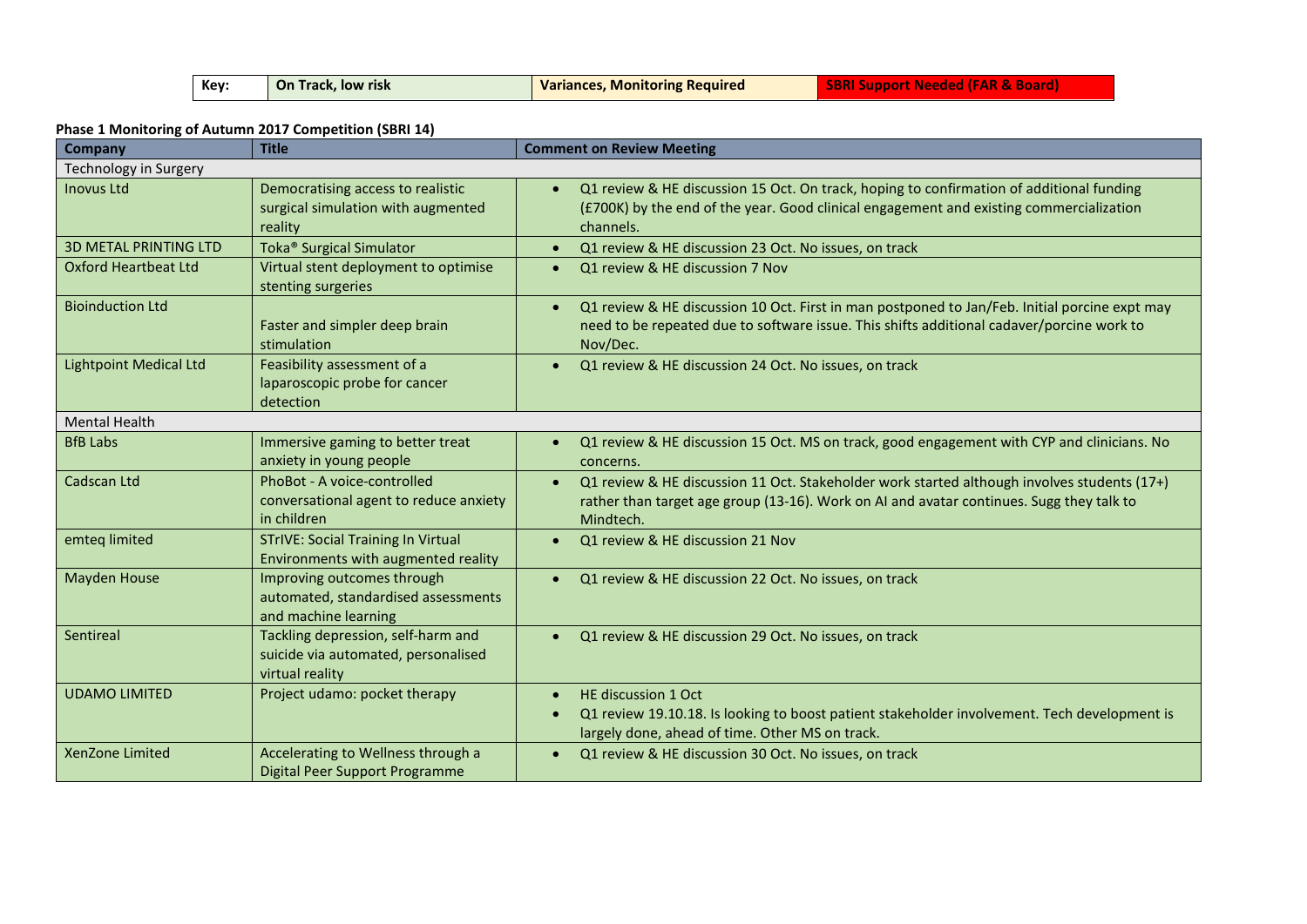### **Phase 2 Monitoring of Spring 2017 Competition (SBRI 13)**

| <b>Company</b>              | <b>Title</b>                                                 | <b>Comment on Review Meeting</b>                      |  |
|-----------------------------|--------------------------------------------------------------|-------------------------------------------------------|--|
|                             | Cancer - Screening, Earlier Diagnostics & Faster Diagnostics |                                                       |  |
| C the Signs                 | C the Signs - Fighting Cancer with Early                     | Phase 2 contract start 21 Sep 2018. KO call completed |  |
|                             | <b>Diagnosis</b>                                             | Q1 report 21 Mar 2018                                 |  |
|                             |                                                              | Visit HEE for HE review 20 Apr 2018                   |  |
| <b>Cambridge Oncometrix</b> | Prostate Liquid Biopsy Test for Risk                         | Phase 2 contract start 28 Sep 2018. KO call completed |  |
|                             | <b>Stratification for Prostate Cancer.</b>                   | Q1 report 21 Mar 2018                                 |  |
|                             |                                                              | Visit HEE for HE and review 5 Apr 2018                |  |
| Chromition                  | <b>Digital High Throughput Screening</b>                     | Phase 2 contract start 21 Sep 2018. KO call completed |  |
|                             | <b>Platform for Rapid Cancer Diagnosis</b>                   | Q1 report 21 Mar 2018                                 |  |
|                             |                                                              | Visit HEE for HE review 25 Apr 2018                   |  |
| Deepmed IO                  | Deep Learning powered Metastases                             | Phase 2 contract start 21 Sep 2018. KO call completed |  |
|                             | Detection System for Digital Pathology                       | Q1 report 23 Mar 2018                                 |  |
|                             |                                                              | Visit HEE for HE review 18 Apr 2018                   |  |

### **Phase 2 Monitoring of Autumn 2016 Competition (SBRI 12)**

| Company                                         | <b>Title</b>                                                            | <b>Comment on Review Meeting</b>                                                                                                                                                                                                                                                                                                                                                                                                                                                                                                                                                                                                                                                  |
|-------------------------------------------------|-------------------------------------------------------------------------|-----------------------------------------------------------------------------------------------------------------------------------------------------------------------------------------------------------------------------------------------------------------------------------------------------------------------------------------------------------------------------------------------------------------------------------------------------------------------------------------------------------------------------------------------------------------------------------------------------------------------------------------------------------------------------------|
| GP of the Future - Workload & Demand Management |                                                                         |                                                                                                                                                                                                                                                                                                                                                                                                                                                                                                                                                                                                                                                                                   |
| Doc Abode                                       | Primary Care at Scale - upskilling an<br>'on-demand' workforce          | In $Q3$<br>Q3 report submitted. Review date tbc. Requested 6 mth extension due to issues with<br>subcontractor (ADI)<br>Q2 report submitted 29 <sup>th</sup> Jun, review catch up 1.8.18. Largely on track, aiming to have ready for<br>$\bullet$<br>testing end Aug / early Sept. Early dialogue with TPP re integration. Likely to receive £100K from<br>European Research funding. Leeds CCG already keen to explore commercial terms<br>Q1 review meeting 13 <sup>th</sup> April 2018. Visit 17 <sup>th</sup> May<br>$\bullet$<br>Cashflow issues resolved with part payment of Q2 invoice<br>Have changed subcontractor which has led to delays.<br>New subcontractor is ADI |
| iPlato                                          | Saibot - smart virtual waiting room to<br>free up GP capacity           | In $Q3$<br>Q3 report submitted 4 <sup>th</sup> Oct. Review date in Nov tbc?<br>Q2 report review 19 Jun 2018<br>Already receiving revenues on work achieved in Phase 1 and Phase 2 (£450K) via successful<br>application to £45M GP fund from NHS<br>In touch with Imperial AHSN following alumni event                                                                                                                                                                                                                                                                                                                                                                            |
| Xim                                             | ViVa - Visual Vitals passive vital signs<br>measurement in primary care | In $Q3$<br>Q3 review 5.10.18. No longer pursuing UHS trial as they sufficient data points from Portsmouth.<br>Relatively good agreement with std measurement of vital signs, although suggested that                                                                                                                                                                                                                                                                                                                                                                                                                                                                              |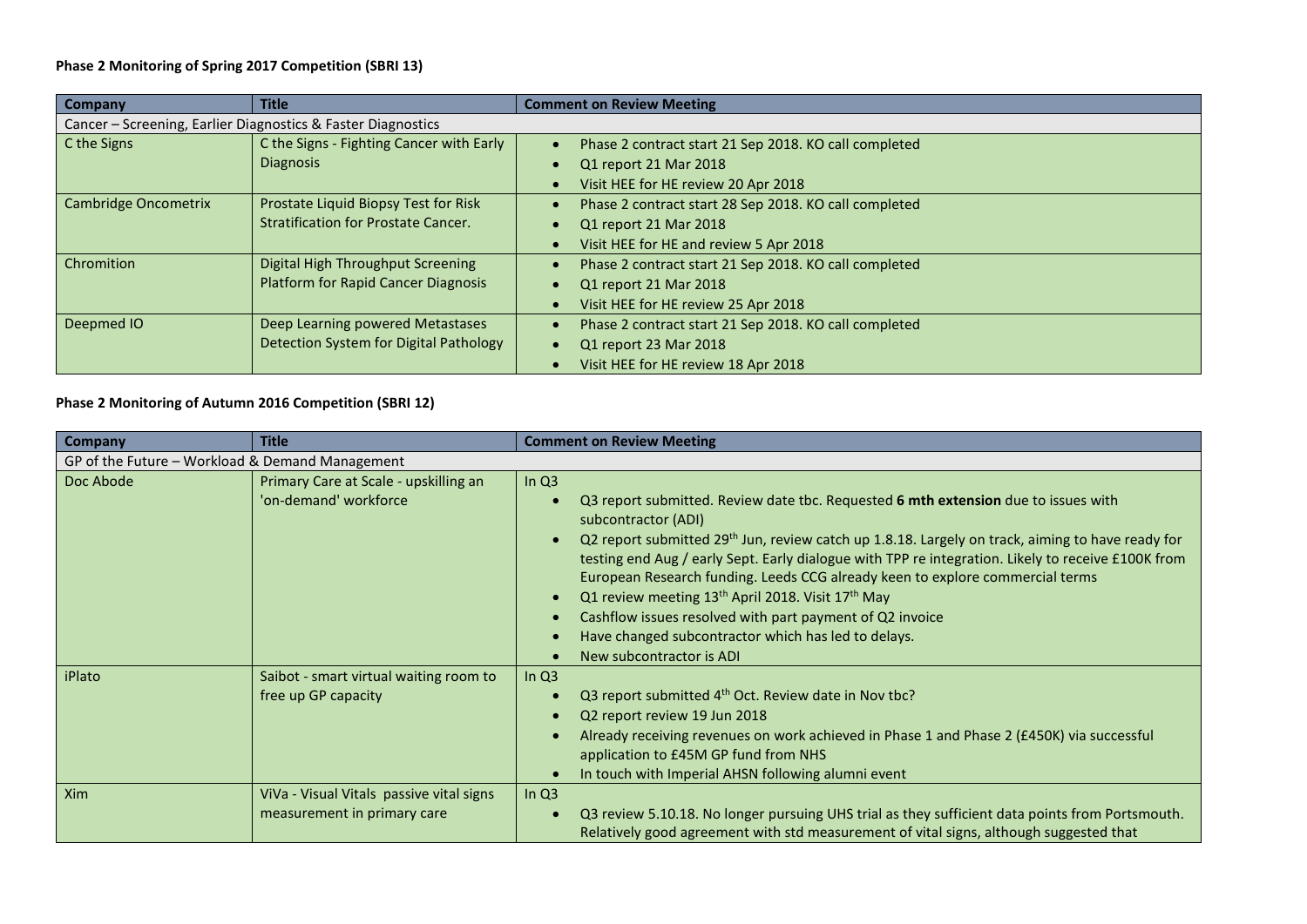| GP of the Future - Diagnostics & Earlier Triage |                                                                                          | independent stat analysis would benefit them. Aim to have CE mark in 2019. Exploring<br>commercial partners and have discussion with investors for an additional £1M.<br>Q2 review 26 <sup>th</sup> July 2018 - most data gathering trials now underway, still waiting ethics approval<br>from UHS<br>Q1 report received<br>Q1 review 24 April<br>Waiting ethics approval from Portsmouth & So'ton<br>Good engagement with Wessex AHSN - helping with GP recruitment<br>$\bullet$                                                                                                                                                                                       |
|-------------------------------------------------|------------------------------------------------------------------------------------------|-------------------------------------------------------------------------------------------------------------------------------------------------------------------------------------------------------------------------------------------------------------------------------------------------------------------------------------------------------------------------------------------------------------------------------------------------------------------------------------------------------------------------------------------------------------------------------------------------------------------------------------------------------------------------|
|                                                 |                                                                                          |                                                                                                                                                                                                                                                                                                                                                                                                                                                                                                                                                                                                                                                                         |
| Fraunhofer UK Research                          | NIRASA: Nanophotonic Interferometer<br>for Rapid Antibiotic Susceptibility<br>Assessment | In $Q3$<br>Q3 report submitted 25 <sup>th</sup> Sept. Review date tbc<br>$\bullet$<br>Q2 report submitted 25 <sup>th</sup> Jun, review - trial to take place at Glasgow Royal Infirmary, will be<br>$\bullet$<br>using existing urine samples collected for gold std analysis to compare directly. No ethics<br>approval required. Cannot identify bacteria only assess that it is present and likely antibiotic to<br>treat<br>Q1 review meeting 30 Apr 2018<br>Q1 report received                                                                                                                                                                                     |
| MedtechtoMarket<br>Consulting                   | A rapid, low cost test for early<br>detection of Sepsis                                  | In $Q3$<br>Q3 report submitted 19 <sup>th</sup> Sept. Review date tbc<br>$\bullet$<br>Q2 report submitted 22 <sup>nd</sup> Jun, review - interim usability studies scheduled for early Oct. Still<br>assessing which fluorescent label to use (3 candidates). Reviewing several investment/funding<br>options<br>Q1 review meeting 1 May 2018<br>$\bullet$                                                                                                                                                                                                                                                                                                              |
| GP of the Future - Self Care                    |                                                                                          |                                                                                                                                                                                                                                                                                                                                                                                                                                                                                                                                                                                                                                                                         |
| <b>CRIL</b>                                     | Low Cost Self-Care Asthma Monitor                                                        | In $Q3$<br>Q3 review 5.10.18 Key MS on track. Have received 35 devices for functional POC assessment &<br>$\bullet$<br>further 70 are arriving. Discussions with commercial partners continue (Iquvia & Linde). Funding<br>discussions at advanced stage, new funding in place by end of 2018.<br>Q2 review 2 July 2018. Delays with design due to condensation are being mitigated and only 4<br>$\bullet$<br>week delay overall. Finance figs in report don't match those in spreadsheet which they are<br>addressing. Corrected July 2018<br>Q1 review meeting 29 <sup>th</sup> March 2018. EAHSN participated<br>Design modified to avoid condensation<br>$\bullet$ |
| Dovetail Digital (prev.<br>Covolution)          | Coordinating accountable care using<br><b>Blockchain technology</b>                      | In $Q4$<br>Company being bought by EMIS.<br>$\bullet$<br>Q3 review 30.9.18. TPP based pilot starting in Oct. EMIS based pilot starting in Preston once<br>$\bullet$<br>integration work complete in Nov. The 8 week extension they requested should be sufficient.<br>Not much success in bridging the IT disconnect between primary and secondary care.<br>Q2 review 4.7.18. requested 2 month extension in order to have pilot at EMIS based practice<br>$\bullet$<br>rather than TPP, since they have much closer interaction with EMIS.                                                                                                                             |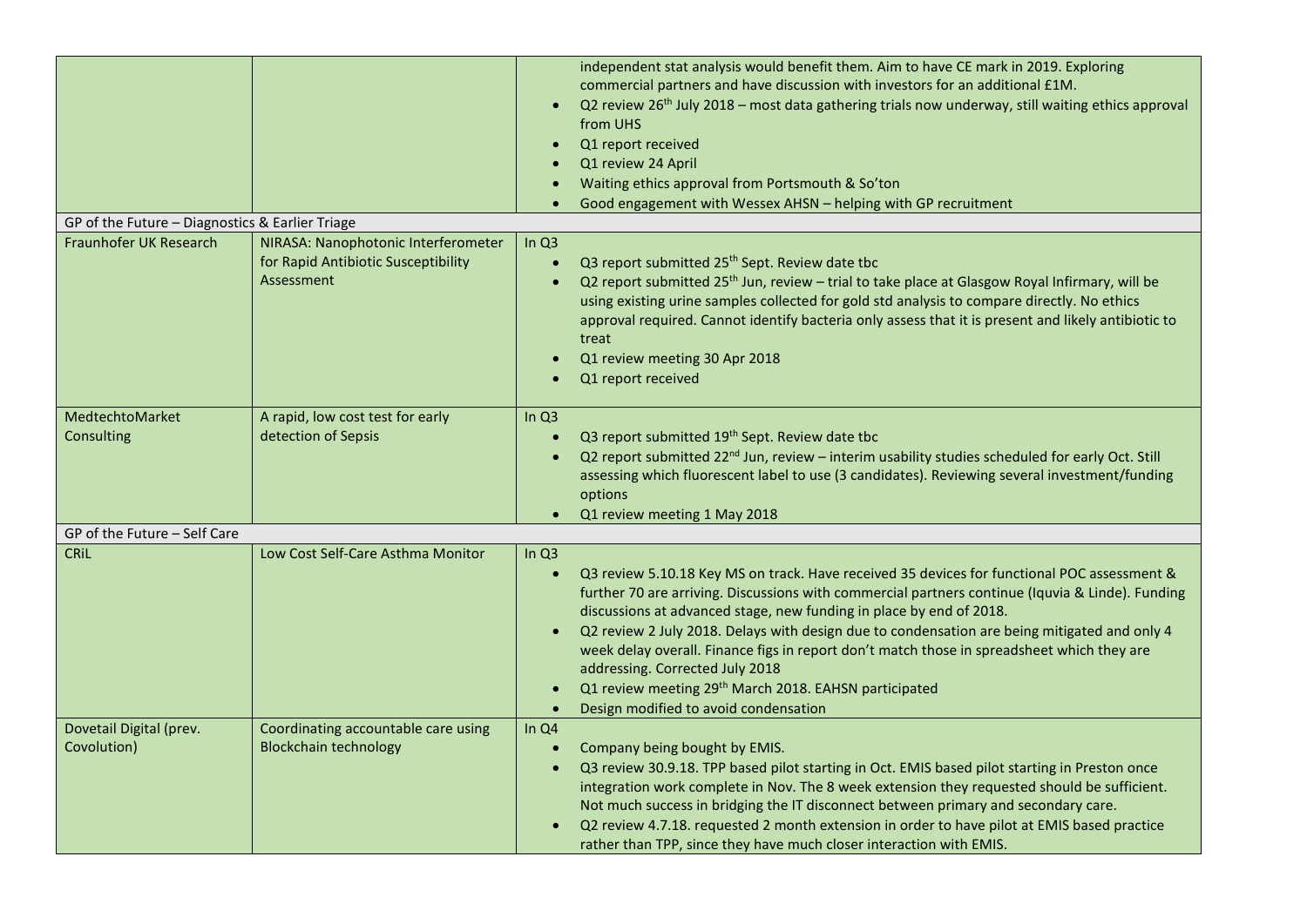|                                         |           | Some delay with milestones as now focusing pilot on GP in practice in Bradford that is using TPP,      |
|-----------------------------------------|-----------|--------------------------------------------------------------------------------------------------------|
|                                         |           | looking to have local integration for the pilot. Also wider engagement with EMIS re full               |
|                                         |           | integration. More in tune with who customer is, although maybe forgetting patient view. Pilot          |
|                                         |           | due to start in Sept, subject to ethics. Have raised £250K, poss another £1M to come                   |
|                                         | $\bullet$ | Q1 review meeting 28 <sup>th</sup> March 2018. UCLP participated                                       |
|                                         |           | Current focus is INPS Vision, as in use at trial site in Bradford, rather than EMIS & TPP although     |
|                                         |           | developing the former                                                                                  |
|                                         |           | Commercialisation needs to focus on EHR vendors not NHS                                                |
|                                         |           | Still hung up on patient consent and providing patient facing apps and thinks this will drive sales    |
| Enabling musculoskeletal patients to    | In Q3     |                                                                                                        |
| effectively self-manage their long-term | ×         | Q3 report submitted 19 <sup>th</sup> Sept. Review date tbc                                             |
| conditions.                             |           | Q2 review 26 <sup>th</sup> July 2018. Waiting for Inhealthcare new API to be ready before EMIS & TPP   |
|                                         |           | integration is available, hence delay to clinical pilots. Poss need for 2 month extension.             |
|                                         |           | Q1 report review 26 Apr 2018                                                                           |
|                                         |           | Assessing whether ethics required for trials                                                           |
|                                         |           | <b>Working with KSS AHSN</b>                                                                           |
| MyDiabetesMyWay; Transforming           | In $Q3$   |                                                                                                        |
| <b>Patient Self Management</b>          | ×         | Q3 report submitted 14 <sup>th</sup> Sept. Review date tbc                                             |
|                                         |           | Q2 report submitted $2^{nd}$ Jul, review – delays with EMIS integration have postponed start of trial, |
|                                         |           | possible need for extension                                                                            |
|                                         | $\bullet$ | Q1 review meeting 18 <sup>th</sup> April 2018. SWAHSN attended                                         |
|                                         |           | Good clinical engagement                                                                               |
| Non-invasive blood glucose monitoring   | In $Q3$   |                                                                                                        |
|                                         | $\bullet$ | Q3 report submitted 21.9. Review date tbc - waiting results of clamp testing Germany (due end          |
|                                         |           | Oct)                                                                                                   |
|                                         |           | Q2 review $2nd$ Aug 2018 – clamp test taking place in October, they are assessing costs up to and      |
|                                         |           | including clamp test for next invoice                                                                  |
|                                         |           | Q1 report sent, Q1 review 27 Apr 2018                                                                  |
|                                         |           | Seeking quotes from Profil in Germany as an alternative site for clamp testing as Liverpool            |
|                                         |           | Hospital are prevaricating due to rebuilding work.                                                     |
|                                         |           |                                                                                                        |

# **Phase 2 Monitoring of Spring 2016 Competition (SBRI 11)**

| Company                                                   | <b>Title</b>                            | <b>Comment on Review Meeting</b>                                                                                       |
|-----------------------------------------------------------|-----------------------------------------|------------------------------------------------------------------------------------------------------------------------|
| Improving Patient Flow in Acute Care – In-patient Journey |                                         |                                                                                                                        |
| <b>IDOX</b> (prev 6PM                                     | StrokeNET - A digital-platform enabling | <b>Finishing</b>                                                                                                       |
| Management)                                               | real-time exchange of clinical Stroke   | Final report being compiled. Karen is leaving, Dean will compile. Final review mtg tbc                                 |
|                                                           | information                             | Q3 report submitted 20 <sup>th</sup> Jun, review included demo. Planning on installing at UCLH in 3 <sup>rd</sup> week |
|                                                           |                                         | of Sept for trial period (2+ months). Software built so that non IDOX customers (Stroke Pad) can                       |
|                                                           |                                         | also use.                                                                                                              |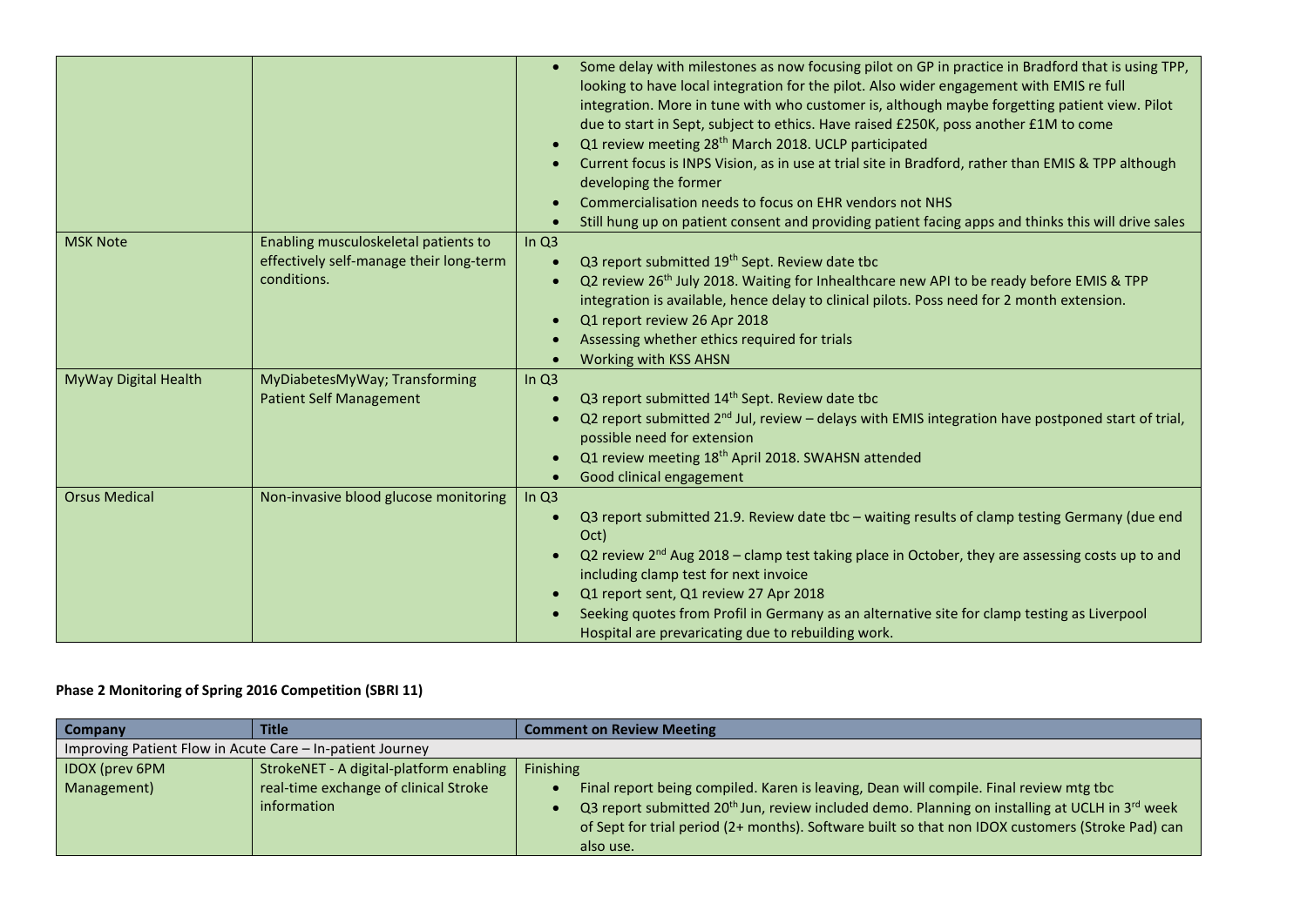|                                                       |                                                                                      | Q1 review 26 <sup>th</sup> Jan 2018. Q2 report now received. Q2 review 6 <sup>th</sup> Jun. Aiming to get all overdue<br>tech milestones completed by mid July and then QA in Aug. Next report due 20 <sup>th</sup> July, next<br>review to include demo.<br>Close clinical collaboration with UCL, no longer looking to colab with Brainminer for<br>neuroimaging, as not yet in use at UCL, looking to integrate freeware as sugg by clinician.<br>Developing separate clinical facing and patient facing functionality      |
|-------------------------------------------------------|--------------------------------------------------------------------------------------|--------------------------------------------------------------------------------------------------------------------------------------------------------------------------------------------------------------------------------------------------------------------------------------------------------------------------------------------------------------------------------------------------------------------------------------------------------------------------------------------------------------------------------|
| Improving Patient Flow in Acute Care - Resource Usage |                                                                                      |                                                                                                                                                                                                                                                                                                                                                                                                                                                                                                                                |
| <b>Beamline Diagnostics</b>                           | Novel technology for screening colonic<br>polyps and streamlining<br>histopathology. | In $Q5$<br>Q4 report submitted. Q4 review date 9th Nov<br>Q3 review 17 <sup>th</sup> July. Good progress on patient recruitment, although may need 3-4 month<br>extension for full analysis of data<br>Q2 visit 11 <sup>th</sup> April - Oxford AHSN invited, but did not attend. K. Livingstone attended<br>Trial expanded over multiple sites. Patient recruitment underway                                                                                                                                                  |
| <b>Highland Biosciences</b>                           | Improving efficiency of acute care with<br>a near-patient coagulopathy biosensor     | In Q4<br>Q3 report overdue, chased 1 <sup>st</sup> Nov.<br>$\bullet$<br>Latest report shows milestones on track<br>Waiting on output from Innovate UK funded project for next milestones due in Jun<br>Q3 report due 4 <sup>th</sup> July<br>$\bullet$                                                                                                                                                                                                                                                                         |
| <b>Nervecentre Software</b>                           | Electronic CUR- Enhancing patient flow<br>and facilitating appropraite discharge     | Finished<br>Final report submitted. Final review mtg tbc, Jim Trueman moved on?<br>$\bullet$<br>Q3 review 20 <sup>th</sup> July. Mixed usage at the three trial sites. Glenfield Hosp are the most engaged.<br>$\bullet$<br>Much of the improvement in visibility of beds is anecdotal, true test is winter pressures<br>Q2 visit 11 <sup>th</sup> April (Oxford AHSN invited, but did not attend)<br>Trial includes 2000 beds in 3 hospitals in Leics<br>Winter pressures delayed deployment but have buy in at senior levels |
|                                                       | Improving Patient Flow in Acute Care - Discharge Efficiency                          |                                                                                                                                                                                                                                                                                                                                                                                                                                                                                                                                |
| Caresourcer                                           | Care Sourcer - Improving Patient Flow<br><b>Whilst Promoting Choice</b>              | Finishing<br>Final report overdue, chased 1 <sup>st</sup> Nov. Final review mtg tbc<br>Q3 review 13 <sup>th</sup> Jul 2018. Good engagement and achieving revenues from London CCGs (£107K).<br>$\bullet$<br>CCGs and LAs using product as an e-brokerage tool. Tech development largely complete.<br>Q2 review 17 <sup>th</sup> Apr 2018<br>Trial in Gloucs care homes and acute trust until Sept<br>Achieving revenue (£125K) from private referrals                                                                         |
|                                                       | Self Care in Children with LTCs - Assisting & Restoring Function                     |                                                                                                                                                                                                                                                                                                                                                                                                                                                                                                                                |
| <b>ADI</b>                                            | Let Me Show U!                                                                       | Finished<br>Final report submitted. Final review mtg tbc (early Dec)<br>Q3 review 16 <sup>th</sup> July. 30-35 users at various sites (incl school in Harrowgate) using the tool. Still<br>waiting IG sign off from Leeds.<br>Q2 review 9 <sup>th</sup> Apr. Visit 17 May.<br>Initial stakeholder discussions complete.                                                                                                                                                                                                        |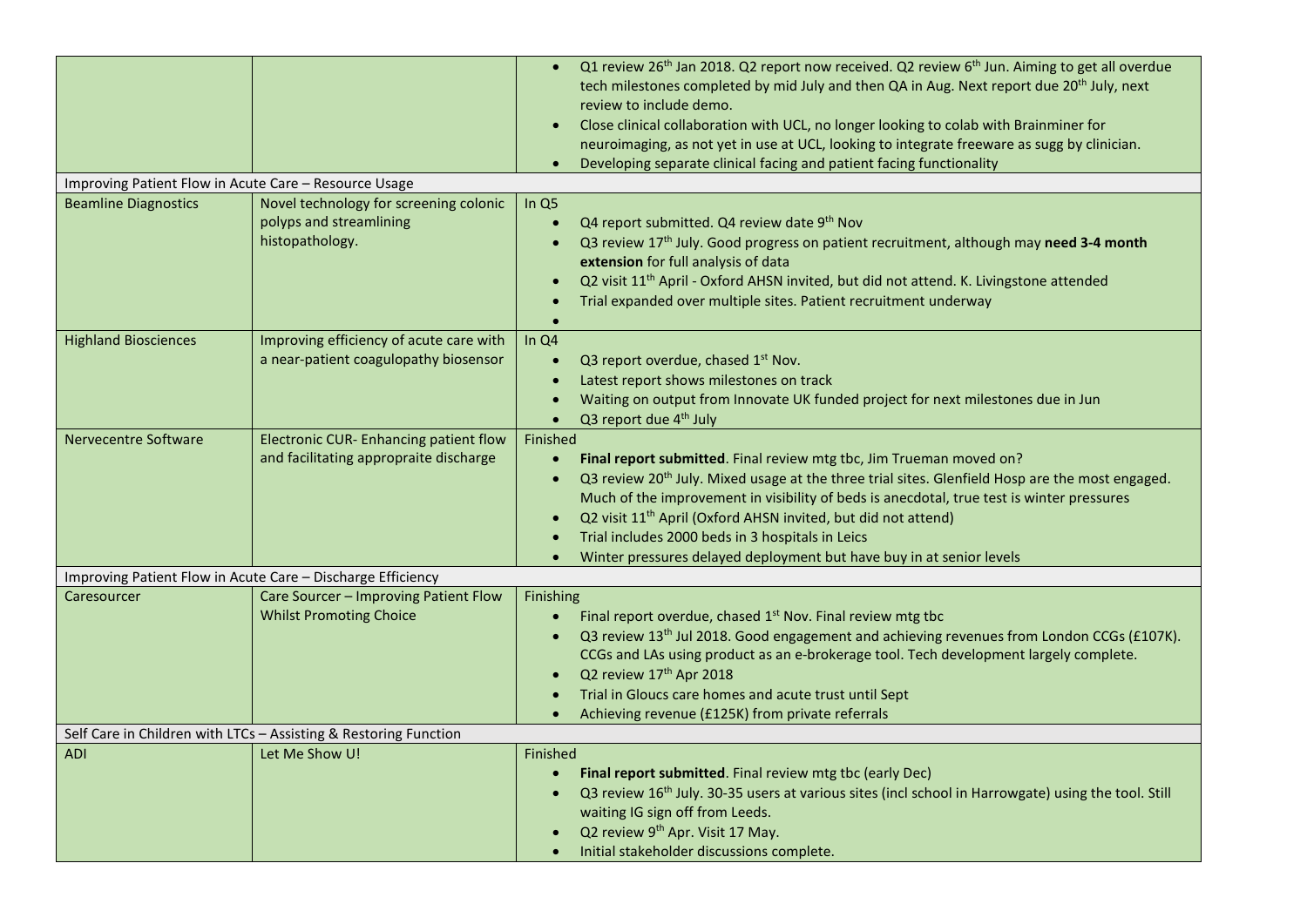|                     |                                                                                          | Waiting IG sign off<br>$\bullet$<br>Patient / wider user recruitment ok but time consuming. May need to scale back from 250 users<br>$\bullet$                                                                                                                                                                                                                                                                                                                                                                                                                                                                                                                                 |
|---------------------|------------------------------------------------------------------------------------------|--------------------------------------------------------------------------------------------------------------------------------------------------------------------------------------------------------------------------------------------------------------------------------------------------------------------------------------------------------------------------------------------------------------------------------------------------------------------------------------------------------------------------------------------------------------------------------------------------------------------------------------------------------------------------------|
| <b>Open Bionics</b> | Affordable, 3D-printed, robotic<br>prostheses for children and young<br>people           | In Q4<br>Q4 report overdue, chased 1 <sup>st</sup> Nov. Q4 catch up tbc<br>$\bullet$<br>Q3 report submitted early Aug. Review - Ethics now approved, recruiting patients in Sept and<br>$\bullet$<br>starting 6 month cross over trail with 8 patients in Oct (using similarly priced NHSE myoelectric<br>hand as control). Also generating revenue from private sales to 6 CYP and 2 adults. Work on next<br>gen OB2 product stalled but will restart in once trail has started. Requested 6 month extension.<br>Q1 review 14th Feb 2018 (WE AHSN invited, but did not attend)<br>$\bullet$<br>Revising Q1 report to fully reflect latest situation<br>Q2 report due in April |
|                     | Self Care in Children with LTCs - Self Care & Remote Monitoring                          |                                                                                                                                                                                                                                                                                                                                                                                                                                                                                                                                                                                                                                                                                |
| Aseptika            | REACH-OUT: Self-care, remote<br>monitoring and eLearning for CYP with<br>co-morbidities. | In Q5<br>Q4 report being compiled. Q4 review mtg tbc<br>$\bullet$<br>Q3 review 16 <sup>th</sup> July. Trials at SCH proceeding well, although <b>potential need for 3 month</b><br>$\bullet$<br>extension. Expecting CE mark in Sept. SCH want to do follow up RCT<br>Q2 visit 26 <sup>th</sup> March 2018, EAHSN participated<br>$\bullet$<br>Milestones on track<br>$\bullet$<br>Expecting ethics sign off in May/June<br>$\bullet$                                                                                                                                                                                                                                          |
| Innerstrength       | Using Remote Technologies to<br>Decrease the Burden of Cystic Fibrosis                   | In Q5<br>Q4 report submitted 26 <sup>th</sup> Sept. Q4 review mtg tbc. Requested 6 mth extension<br>$\bullet$<br>Q3 report submitted 26 <sup>th</sup> Jun, review - still waiting ethics sign off. Requested extension, likely 6<br>$\bullet$<br>months needed for trail and analysis<br>Q2 review meeting 26 <sup>th</sup> April 2018<br>$\bullet$<br>Trial partner now Nuffield Health CF programme, as they get NHS referrals. Trial to start in<br>$\bullet$<br>March. Aiming to recruit 40 CYP age 12-16.                                                                                                                                                                 |
| <b>Therapy Box</b>  | VocaTempo: Advanced communication<br>technology for children with speech<br>impairments  | Finished<br>Final report submitted. Final review mtg 15 Nov. Imperial AHSN invited.<br>$\bullet$<br>Q3 review 26 <sup>th</sup> June 2018. User feedback integrated and now being tested by 24 CYP users.<br>$\bullet$<br>Change of PM.<br>Imperial AHSN attended Q2 review in March<br>$\bullet$<br>Internal testing now and testing on twenty CYP in April<br>On track for CE mark and product launch by Sept<br>$\bullet$                                                                                                                                                                                                                                                    |

# **Phase 2 Monitoring of Autumn 2015 Competition – Reducing Pressure on Urgent & Emergency Care (SBRI 10)**

| <b>Company</b>    | Title | <b>Comment on Review Meeting</b> |
|-------------------|-------|----------------------------------|
| Resource Planning |       |                                  |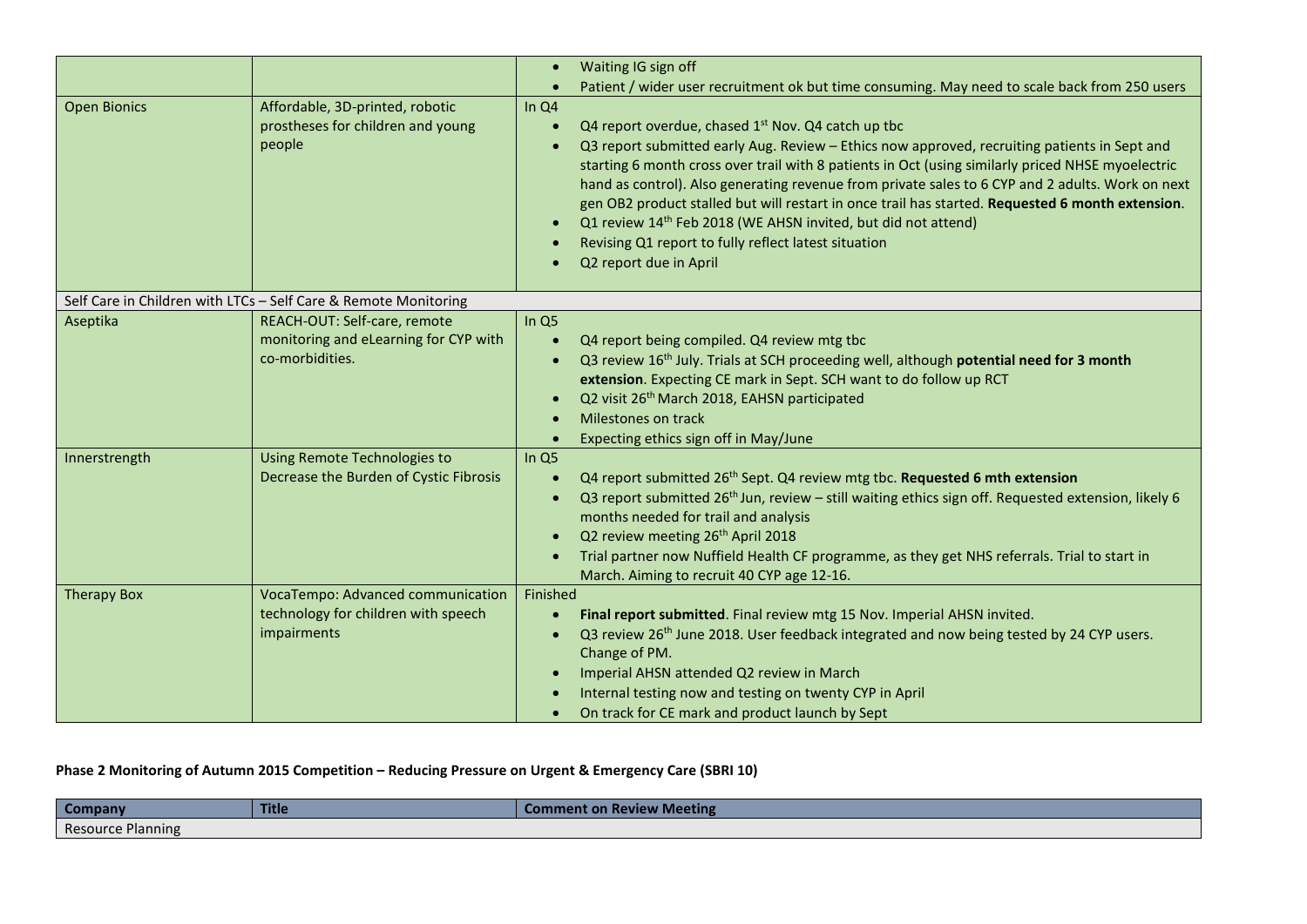| 365Response                    | Healthcab for Healthcare professionals   | Project complete - 23 April. YHAHSN participated                                                                                           |
|--------------------------------|------------------------------------------|--------------------------------------------------------------------------------------------------------------------------------------------|
|                                | - delivering system flow                 | Already achieving revenues                                                                                                                 |
|                                |                                          | Keen to integrate with EMIS and others<br>$\bullet$                                                                                        |
|                                |                                          | Mid Essex GP trial successful and evidence of cost savings but has gone quiet<br>$\bullet$                                                 |
| Snap40                         | Feasibility Study Senda: A pro-active    | In $Q5$                                                                                                                                    |
|                                | patient health monitoring platform       | Final report mtg 19 Nov 2018.<br>$\bullet$                                                                                                 |
|                                |                                          | Final review mtg tbc<br>$\bullet$                                                                                                          |
|                                |                                          | Interim report sent 6 Mar 2018<br>$\bullet$                                                                                                |
|                                |                                          | Raised an additional £5M                                                                                                                   |
|                                |                                          | Close to achieving revenues<br>$\bullet$                                                                                                   |
|                                |                                          | Have raised £2.1M funding                                                                                                                  |
| <b>Coordinating Admissions</b> |                                          |                                                                                                                                            |
| <b>Biovici</b>                 | Traumatic Brain Injury (TBI) - Point-of- | In $Q5$                                                                                                                                    |
|                                | Care Diagnostics Test".                  | Report in Feb?<br>$\bullet$                                                                                                                |
|                                |                                          |                                                                                                                                            |
| Healthera                      | Serket - Remote treatment                | In Q5                                                                                                                                      |
|                                | management and A&E life-saver kit        | Report end of Feb?<br>$\bullet$                                                                                                            |
|                                |                                          |                                                                                                                                            |
| <b>Preventing Admissions</b>   |                                          |                                                                                                                                            |
| Microbiosensor                 | Reduce admissions through rapid          | Project Complete. Final review meeting 19 <sup>th</sup> April 2018 - GM AHSN participated in final review                                  |
|                                | diagnosis of urinary infections in the   | Have raised £1.4M funding<br>$\bullet$                                                                                                     |
|                                | elderly                                  | Product development continues<br>$\bullet$                                                                                                 |
| <b>Careflow Connect</b>        | <b>TACTIC - Team Communications for</b>  | In Q6 - Requested extension to end 2018                                                                                                    |
|                                | <b>Integrated Care</b>                   | Q5 review 1 <sup>st</sup> Aug. No success with finding 3 <sup>rd</sup> party apps that provide alerts to clinicians at trusts<br>$\bullet$ |
|                                |                                          | where Careflow is usedsoftware largely ready to deploy. Will explore if could be used at                                                   |
|                                |                                          | mental health unit in London. Other commercial priorities at careflow are delaying a marketing                                             |
|                                |                                          | led push.                                                                                                                                  |
|                                |                                          | Tech development on track<br>$\bullet$                                                                                                     |
|                                |                                          | Q4 report arrived April 2018<br>$\bullet$                                                                                                  |
|                                |                                          | Delays with finding and engaging 3 <sup>rd</sup> party app providers and integrating with acute trusts<br>$\bullet$                        |
|                                |                                          | WoE AHSN participated in Q1 review<br>$\bullet$                                                                                            |
| <b>Digital Care Planning</b>   | Patient Facing Advanced Care Plans       | Project complete. Final Project Review                                                                                                     |
|                                |                                          | Final review. Getting increasing numbers signing up (600 users) and making ACPs (40% complete<br>$\bullet$                                 |
|                                |                                          | process) but no further with persuading CCGs to fund. Primary & secondary care trails planned                                              |
|                                |                                          | for 2019 to gather evidence. Have experienced issues getting integration with EMIS. Dialogue                                               |
|                                |                                          | with Coordinate My Care continue.                                                                                                          |
|                                |                                          | Q4 review 3 May 2018 - On track with tech development. Dialogue with Co-ordinate My Care<br>$\bullet$                                      |
|                                |                                          | (CMC) continues. EMIS integration initiated also.                                                                                          |
|                                |                                          | Have trials with Marie Curie volunteers and CMC.<br>$\bullet$                                                                              |
|                                |                                          | Developing chatbot version also                                                                                                            |
|                                |                                          | Imperial AHSN participated in Q1 review<br>$\bullet$                                                                                       |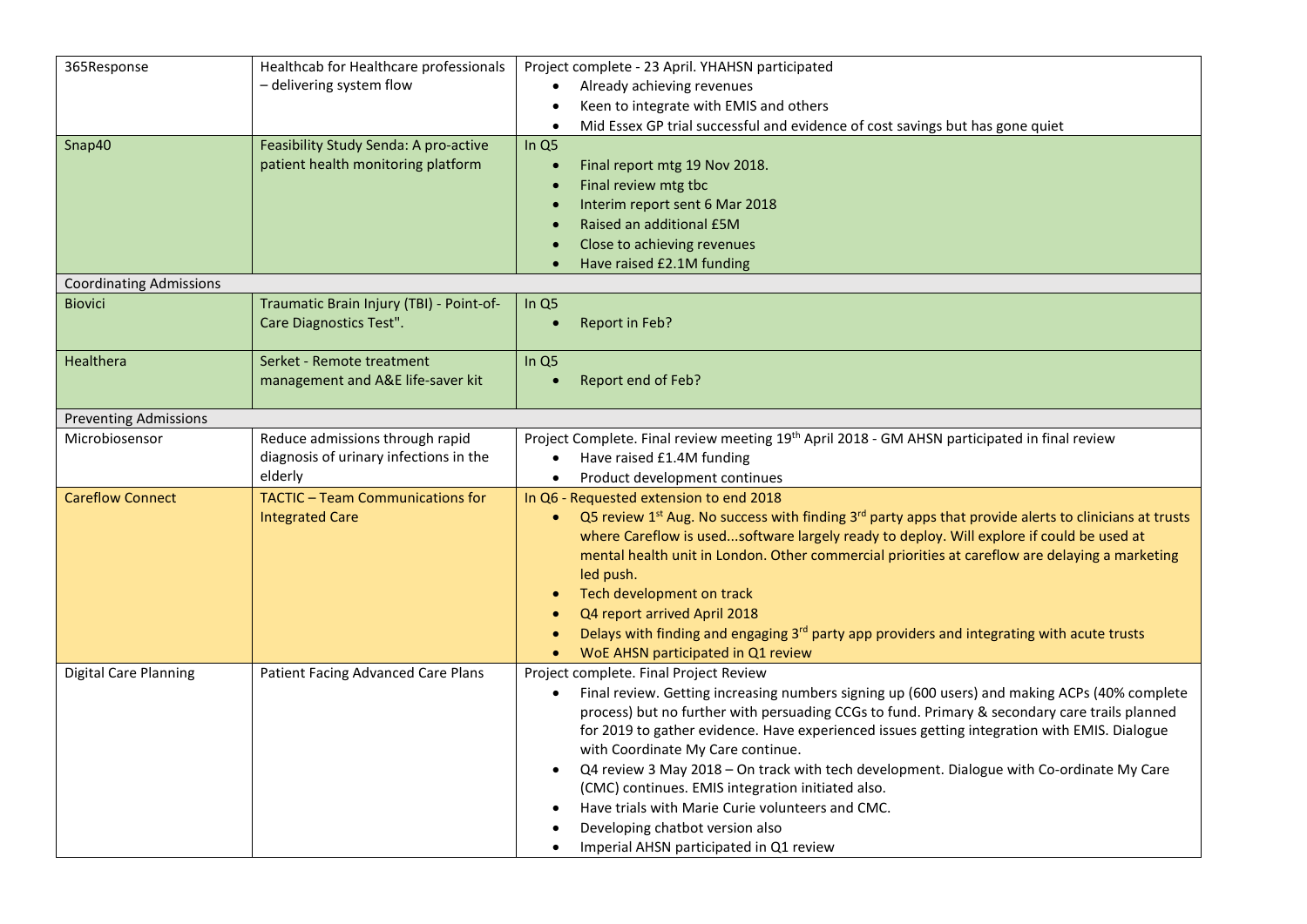### **Phase 2 Monitoring of Spring 2015 Competition – Addressing Functional Needs in the Elderly (SBRI 9)**

| <b>Company</b>                 | <b>Title</b>                                                                                                                                                         | <b>Comment on Review Meeting</b>                                                                                                                                                                                                                                                                                                                                                                                         |
|--------------------------------|----------------------------------------------------------------------------------------------------------------------------------------------------------------------|--------------------------------------------------------------------------------------------------------------------------------------------------------------------------------------------------------------------------------------------------------------------------------------------------------------------------------------------------------------------------------------------------------------------------|
| Urinary & Faecal Incontinence  |                                                                                                                                                                      |                                                                                                                                                                                                                                                                                                                                                                                                                          |
| <b>JVS</b>                     | Development of a simple, one-step<br>cleaning method for intermittent<br>catheters to enable frail, disabled and<br>older people to easily reuse their<br>catheters  | In $Q6$<br>Extended to include maximum trial data<br>Final report due August<br>$\bullet$                                                                                                                                                                                                                                                                                                                                |
| Lucid                          | Development of An-i-sys, a rapid<br>diagnosis for the causes of faecal<br>incontinence by complete<br>investigation of anorectal function in<br>one patient session. | Project Complete. Final project review 6 <sup>th</sup> Feb 2018<br>Trials on going<br>CE mark (Measurement) expected April 2018<br>Product launch 2019<br>$\bullet$<br>GM AHSN participated in final review<br>$\bullet$                                                                                                                                                                                                 |
| <b>Functional Difficulties</b> |                                                                                                                                                                      |                                                                                                                                                                                                                                                                                                                                                                                                                          |
| Ally Labs                      | Ally - Smart Home Care                                                                                                                                               | Project Complete<br>Final report received (26 June). Final review 27 June 2018. Product on market. Looking to raise<br>finance.<br>Care trial on going, although delayed start, due to finish by Apr 2018<br>$\bullet$<br>Imperial AHSN participated in Q2 review                                                                                                                                                        |
| 11 Health                      | Restoring control and quality of life<br>within stoma care                                                                                                           | In $Q6$<br>Trail update due mid August. Chased 15th Oct<br>$\bullet$<br>Delays with recruitment for clinical trials at Imperial. Requested extension of Phase 2. Looking to<br>$\bullet$<br>extend trial to Whittington & St Marks hospital to boost patient numbers. Likely phase 2<br>completion Dec 2018.<br>UCLP participated in Q2 review<br>$\bullet$                                                              |
| Inclusiviti Ltd                | Inclusiviti Chair- A stylish embodiment<br>of functional and aesthetic design,<br>making assistive technology<br>aspirational                                        | Project complete<br>Final report sent 16 Feb 2018. Final project review mtg 30 Apr. Imperial AHSN invited to attend<br>$\bullet$<br>They are looking to self-fund development of current prototype to get ready for CE marking.<br>Subcontractor change has led to beta product, but not (yet) trialed externally<br>٠<br>Need additional funding to progress product further<br>Imperial AHSN participated in Q2 review |

### **Phase 2 Monitoring of Autumn 2014 Competition (SBRI 8) – Complete**

| <b>Company</b>                                     | <b>Title</b>                        | <b>Comment on Review Meeting</b>                                                                                 |  |
|----------------------------------------------------|-------------------------------------|------------------------------------------------------------------------------------------------------------------|--|
| <b>Child and Adolescent Mental Health Services</b> |                                     |                                                                                                                  |  |
| ADI Ltd                                            | <b>CAMHS Open Outreach Platform</b> | Project Complete. Final project review 5 <sup>th</sup> May 2017. YHAHSN (N. Young) joined final review by phone. |  |